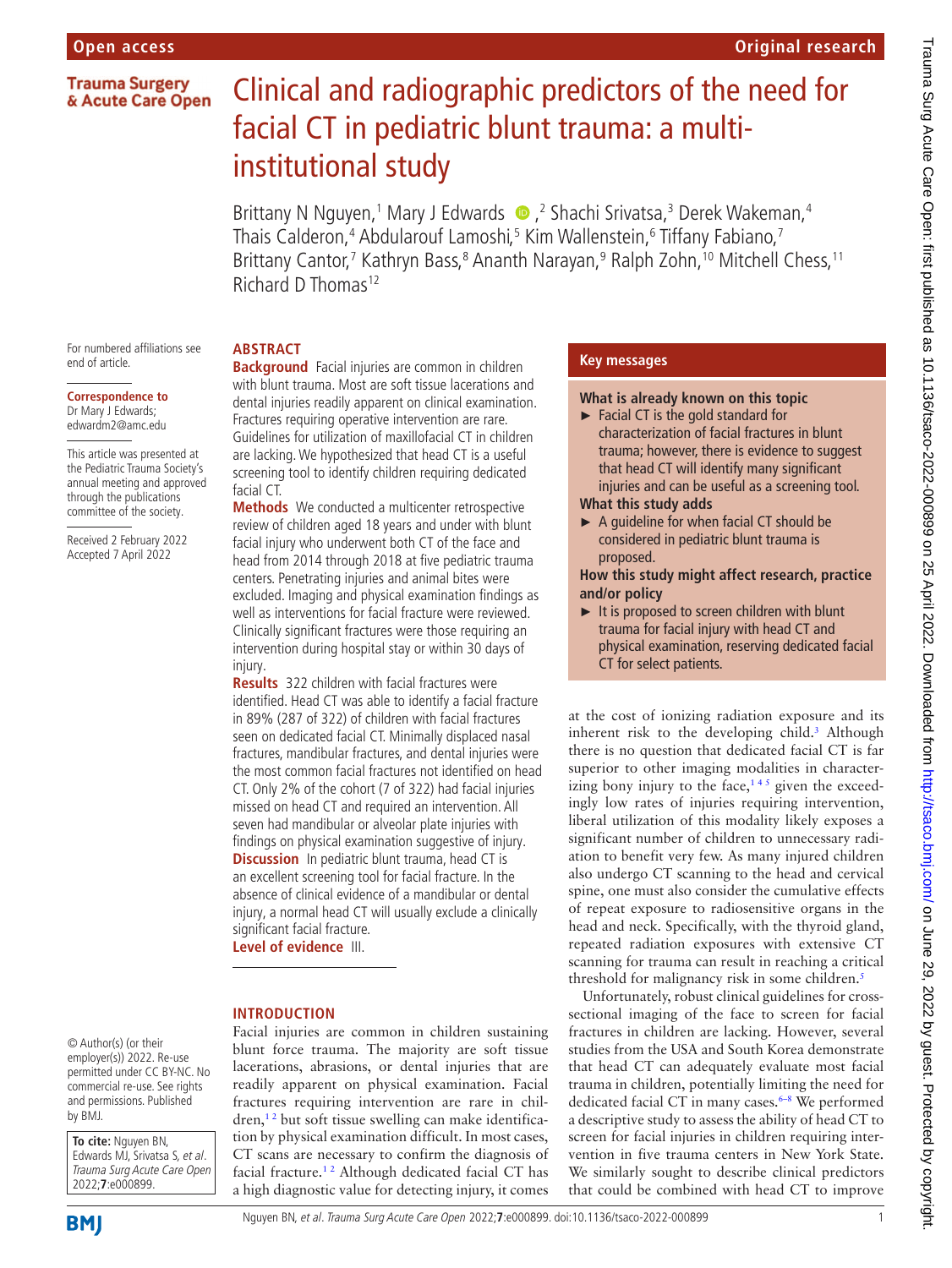scan of the face.<sup>9</sup>

## **METHODS**

Consent for participation was not obtained as this was a retrospective chart review and database analysis with only de-identified data and no protected health information shared between institutions. Each institution queried their trauma registry inclusive of the years 2014 to 2018 for patients aged 18 years and under who underwent both head and maxillofacial CT scans for blunt trauma during their admission. Patients suffering from penetrating trauma and animal bites were excluded from the analysis. Records were then reviewed in detail and patients with facial fractures confirmed by facial CT were included in the analysis. We considered facial CT results to be the confirmatory or gold standard.

Head CT reports were then reviewed and assessed for concordance with facial CT. For each patient with a facial fracture seen on facial CT, if the head CT failed to identify *any* facial fracture, it was considered discordant. Identification of additional facial fractures or superior characterization of facial fractures on facial CT was not considered a discordance if the head CT determined that *any* facial fracture was present. Records were then reviewed to determine the clinical significance of the injuries. Injuries were deemed clinically significant if an intervention was required prior to discharge or within 30 days of discharge at the same institution. The proportion of clinically significant injuries in the discordant cases was assessed and reported. Laceration repairs and nasal packing for hemostasis were excluded from the analysis of interventions. Demographic data were collected to include year of admission, age, mechanism of injury, length of stay, and Injury Severity Score (ISS). If available, the clinical indication for facial imaging was recorded. In cases where the head and facial CT scans were done simultaneously and the results provided in the same report, or if the head CT report referred to the facial CT report for description of facial injury, the head CT scans were reviewed retrospectively in a blinded manner by a radiologist at each institution to determine if a facial fracture was seen. In cases where a significant injury was found, if the indication for imaging was not provided or limited to mechanism alone, the record was further reviewed for physical examination findings in the head, face, and neck.

To characterize various scanning techniques across institutions, 10 head CT scans from each center were randomly selected and reviewed for specific landmarks by a radiologist at each institution. The results of this survey were forwarded to the lead radiologist of the study (RDT). Head CT scans done at outside hospitals prior to transfer into the trauma centers were included in this analysis. The review recorded inclusion of specific landmarks. Evaluated landmarks were the orbital roof, nasion, zygomaticofrontal suture, orbital floor, nasal tip, foramen magnum, basion, opisthion, and posterior arch of C1. Using these data, the plane of reconstruction and anatomic coverage were surmised. This was a descriptive study and required no comparative statistical analysis. All demographics and assessments were reported as mean with SD and frequencies with percentages as appropriate.

## **RESULTS**

A total of 322 patients with facial fractures were identified among the five institutions. The average age was 10.8 (SD: 4.9) years, with 206 boys (64%) and 116 girls (36%). The average ISS was 11.2 (SD: 10.7). The mechanisms of injury included motor vehicle crash (23%), falls (17%), and pedestrian accidents (14%)

# <span id="page-1-0"></span>**Table 1** Characteristics of the study sample

| Table T Characteristics of the study sample |                |               |  |
|---------------------------------------------|----------------|---------------|--|
|                                             | n              | $\frac{0}{0}$ |  |
| <b>Patients</b>                             | 322            | 100           |  |
| Sex                                         |                |               |  |
| <b>Male</b>                                 | 206            | 64            |  |
| Female                                      | 116            | 36            |  |
| Mean age (SD) (years)                       | 10.8           | 4.9           |  |
| Mean ISS (SD)                               | 11.2           | 10.7          |  |
| Mechanism of injury                         |                |               |  |
| <b>MVC</b>                                  | 75             | 23.2          |  |
| Fall                                        | 55             | 17            |  |
| Pedestrian struck                           | 46             | 14.2          |  |
| <b>Bicycle crash</b>                        | 44             | 13.6          |  |
| Assault                                     | 13             | 4             |  |
| <b>ATV</b>                                  | 10             | 3.1           |  |
| <b>Sports</b>                               | 8              | 3.1           |  |
| Non-accidental trauma                       | $\overline{4}$ | 1.2           |  |
| Other                                       | 67             | 21.1          |  |
| CT scan results                             | 322            |               |  |
| Concordance                                 | 287            | 89.1          |  |
| <b>Discordance</b>                          | 35             | 10.9          |  |
|                                             |                | .             |  |

ATV, All terrain vehicle; ISS, Injury Severity Score; MVC, motor vehicle crash.

([table](#page-1-0) 1). Of the 322 children with fractures seen on facial CT, 35 (10.9%) had discordant head CT findings. In cases of discordance, the most common missed finding was nasal bone fractures  $(n=21, 60\%)$ , followed by mandibular fractures  $(n=9, 26\%)$ . Of these 35 patients with discordant findings, only 7 patients (20%) required intervention for their fractures [\(figure](#page-2-0) 1). The ages of these patients ranged from 2 to 18 years. Six of these seven patients underwent repair of mandible fractures with open reduction and internal fixation. One patient had significant injuries missed on head CT and required surgery due to a fracture of the alveolar plate and associated dental trauma. However, she had obvious dental trauma and intraoral injury on physical examination after being struck by a bicycle handlebar through the roof of the mouth [\(table](#page-2-1) 2).

The overall operative intervention rate for facial fractures in the entire cohort was 17% (56 of 322).

In total 50 (15%) of the 322 head CT scans were randomly reviewed for technique. Analysis revealed that four out of five centers used a steep reconstruction plane roughly parallel to the orbital roof. Three of the five centers had near-identical anatomic coverage ending above the C1 arch; the fourth center extended its coverage more inferiorly usually including the C1 arch. Interestingly, all mandibular injuries were detected on head CT at this institution. The fifth center routinely scanned the head and face in the trauma setting and used a reconstruction plane closer to the more horizontal orbitomeatal plane. No facial injuries were missed by head CT at this institution. Interinstitutional disparity in rates of discordance across the institutions is presented in [table](#page-3-0) 3.

In all cases of patients requiring intervention for a facial fracture, the records revealed significant clinical findings on physical examination to suggest a mandibular or dental injury. These included evidence of open fracture, severe mandibular pain and swelling, or an obvious dental injury. One patient with significant mental status changes had a large amount of blood in the oral cavity.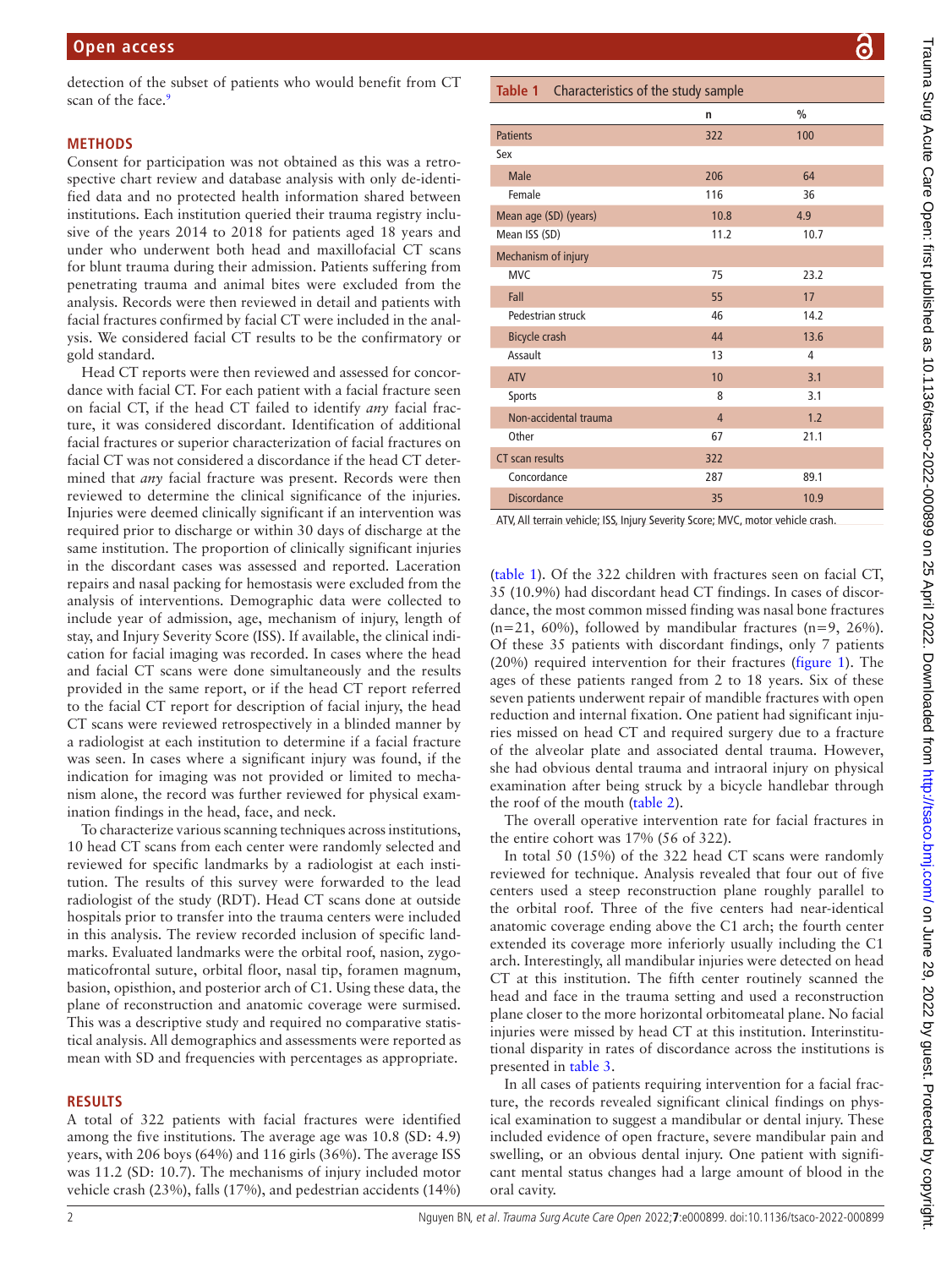

**Figure 1** Flow diagram of the cohort.

#### **DISCUSSION**

This retrospective review of five trauma centers in New York State finds that head CT is an excellent screening tool for clinically significant facial fractures in pediatric blunt trauma. Even when accounting for variations in CT technique, if no facial fracture is seen on head CT and there is no evidence on examination of a mandibular or dental injury, a facial CT can be avoided safely. If a facial fracture is seen on head CT, facial CT should be strongly considered to better characterize these injuries. This approach will miss recognition of minor nasal fractures. However, these are rarely clinically significant and usually very apparent on examination. In addition, as head CT frequently does not adequately evaluate the mandible and oral cavity, and injuries to the mandible frequently require intervention, clinical evidence of significant dental trauma, malocclusion, mandibular deformity, oral bleeding, or tenderness should prompt additional facial imaging as well.

Many pediatric patients with suspected facial trauma undergo both a head and a facial CT during their emergency department assessment for blunt trauma[.6–8](#page-4-3) As providers have little in the way of clinical guidelines to help determine which children require dedicated facial imaging, the threshold to obtain facial CT is subject to significant variability between institutions and providers. Given the low incidence of surgically significant facial fractures in pediatric patients, $\frac{1}{x}$  it is important to realize that many identified injuries require no intervention and therefore detection is not critical in all fractures. In our cohort, 83% of patients with facial fractures required no intervention. Of the 35 patients who did not have a facial injury seen on head CT but were identified on dedicated facial CT, 20% required an intervention. This was 2% of the total cohort (7 of 323). Among

<span id="page-2-1"></span>

|                        | <b>Table 2</b> Description of discordant CTs $(n=35)$ |               |                               |  |  |
|------------------------|-------------------------------------------------------|---------------|-------------------------------|--|--|
|                        |                                                       | $n$ (%), n=35 | Operative intervention, n (%) |  |  |
| <b>Injury location</b> |                                                       |               |                               |  |  |
| Orbital                |                                                       | 3(8.6)        | 0(0)                          |  |  |
| <b>Nasal</b>           |                                                       | 21(60)        | 0(0)                          |  |  |
| Maxillary              |                                                       | 2(5.7)        | 1(50)                         |  |  |
| Mandibular             |                                                       | 9(25.7)       | 6(66.7)                       |  |  |

<span id="page-2-0"></span>these children, all had examination findings in the mandible or oral cavity readily apparent on examination. As a result, we propose a clinical algorithm for facial fracture detection that begins with physical examination of the patient and, if indicated, head CT to screen for significant injury ([figure](#page-3-1) 2). We concede that some facial fractures managed conservatively may require follow-up by a facial surgeon, so in cases where soft tissue injury is significant and the mechanism severe a facial surgeon should be consulted and additional imaging left to their discretion.<sup>10-14</sup>

In addition to the previously discussed stochastic effects of radiation to organs such as the thyroid and cervical spine bone marrow leading to potential for malignancy,<sup>3</sup> repeated exposures to CT of the head and face in pediatric patients have been associated with increased risk of cataract development.<sup>15</sup> This further underscores the necessity of an evidence-based guideline to determine which children require both a head CT and a facial CT for screening pediatric facial trauma. We have shown through this multi-institutional review that clinical and radiographic predictors can eliminate the need for dedicated facial CT in most cases. Our results are similar to previously published articles on this topic.

In 2018, Ryu *et al*<sup>[7](#page-4-7)</sup> did an analysis of 156 children under the age of 8 who obtained both head and facial CT scans and found head CT to have 100% specificity and sensitivity in determining the presence of a facial fracture. However, this study was limited by the fact that only 11 (7%) of the cohort actually had a facial fracture. In 2006, Marinaro *et al* conducted a comparable study of 91 children in New Mexico and found that CT of the head was 90% sensitive and 90% specific in identifying non-nasal midface fractures in children.<sup>[6](#page-4-3)</sup> Similarly, this analysis was limited by the fact that only 55 of these patients had a facial fracture. Finally, the largest pediatric study to date was published in 2017 by Lee *et al*<sup>[8](#page-4-8)</sup> and was a single-center review of 400 patients under 18 who suffered from trauma and had both head and facial CT scans. Eighty-five of these children had fractures and head CT, with an accuracy of 99% in determining the presence of a facial injury (sensitivity 94.1%–96.5% and specificity 99.7%–100%). In the adult trauma literature, the results are not as compelling. A large study from South Korea of 868 adults with facial fractures found head CT had an accuracy of 94% and a specificity of 99%; however, sensitivity was only 83%.[16](#page-4-9) It is important to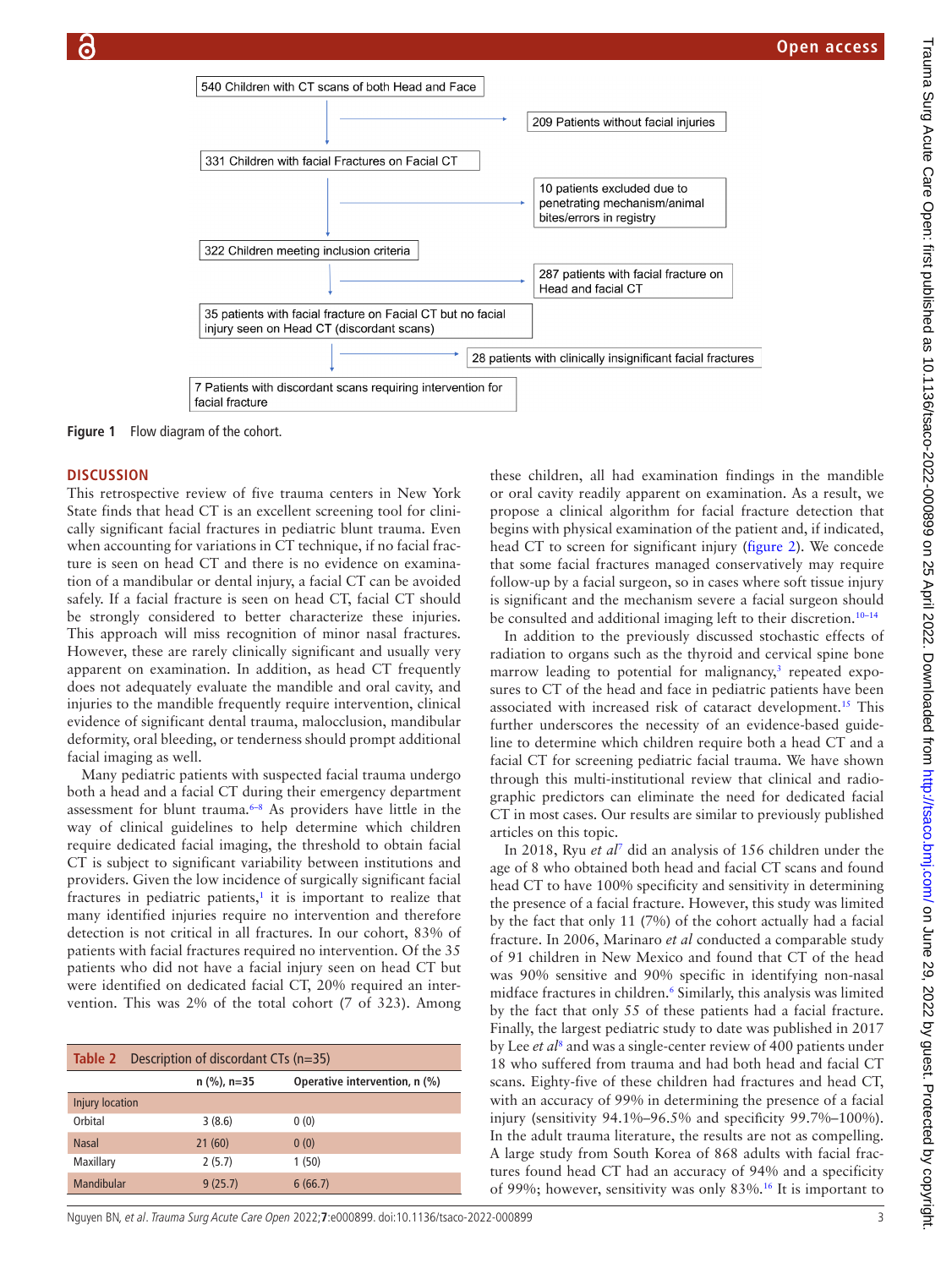|                                             | )<br>:                                                                                                                                                                                                                         |
|---------------------------------------------|--------------------------------------------------------------------------------------------------------------------------------------------------------------------------------------------------------------------------------|
| ī                                           |                                                                                                                                                                                                                                |
|                                             |                                                                                                                                                                                                                                |
|                                             |                                                                                                                                                                                                                                |
|                                             |                                                                                                                                                                                                                                |
|                                             |                                                                                                                                                                                                                                |
|                                             |                                                                                                                                                                                                                                |
|                                             |                                                                                                                                                                                                                                |
|                                             |                                                                                                                                                                                                                                |
|                                             |                                                                                                                                                                                                                                |
|                                             |                                                                                                                                                                                                                                |
|                                             |                                                                                                                                                                                                                                |
|                                             |                                                                                                                                                                                                                                |
|                                             |                                                                                                                                                                                                                                |
|                                             |                                                                                                                                                                                                                                |
|                                             |                                                                                                                                                                                                                                |
|                                             |                                                                                                                                                                                                                                |
|                                             |                                                                                                                                                                                                                                |
|                                             |                                                                                                                                                                                                                                |
|                                             |                                                                                                                                                                                                                                |
|                                             |                                                                                                                                                                                                                                |
|                                             |                                                                                                                                                                                                                                |
|                                             |                                                                                                                                                                                                                                |
|                                             | in the company of the company of the company of the company of the company of the company of the company of the company of the company of the company of the company of the company of the company of the company of the compa |
|                                             |                                                                                                                                                                                                                                |
|                                             |                                                                                                                                                                                                                                |
|                                             |                                                                                                                                                                                                                                |
|                                             |                                                                                                                                                                                                                                |
|                                             |                                                                                                                                                                                                                                |
|                                             |                                                                                                                                                                                                                                |
|                                             |                                                                                                                                                                                                                                |
|                                             |                                                                                                                                                                                                                                |
|                                             |                                                                                                                                                                                                                                |
|                                             |                                                                                                                                                                                                                                |
|                                             |                                                                                                                                                                                                                                |
|                                             |                                                                                                                                                                                                                                |
|                                             |                                                                                                                                                                                                                                |
|                                             |                                                                                                                                                                                                                                |
|                                             |                                                                                                                                                                                                                                |
| ر<br>3<br>.                                 |                                                                                                                                                                                                                                |
|                                             |                                                                                                                                                                                                                                |
|                                             |                                                                                                                                                                                                                                |
|                                             | $\ddot{\phantom{0}}$                                                                                                                                                                                                           |
|                                             |                                                                                                                                                                                                                                |
|                                             |                                                                                                                                                                                                                                |
|                                             |                                                                                                                                                                                                                                |
|                                             |                                                                                                                                                                                                                                |
|                                             |                                                                                                                                                                                                                                |
|                                             |                                                                                                                                                                                                                                |
|                                             |                                                                                                                                                                                                                                |
|                                             |                                                                                                                                                                                                                                |
|                                             |                                                                                                                                                                                                                                |
| ・ク・ニークタ うろうろ インワイ うろうろうろ クニーイク ごうこ インクイン・リッ |                                                                                                                                                                                                                                |
|                                             |                                                                                                                                                                                                                                |
|                                             |                                                                                                                                                                                                                                |
|                                             |                                                                                                                                                                                                                                |
|                                             |                                                                                                                                                                                                                                |
|                                             |                                                                                                                                                                                                                                |
|                                             |                                                                                                                                                                                                                                |
| ININGROED IIN                               |                                                                                                                                                                                                                                |
| $\frac{1}{2}$                               |                                                                                                                                                                                                                                |
|                                             |                                                                                                                                                                                                                                |
|                                             |                                                                                                                                                                                                                                |
|                                             |                                                                                                                                                                                                                                |
|                                             |                                                                                                                                                                                                                                |
|                                             |                                                                                                                                                                                                                                |
|                                             |                                                                                                                                                                                                                                |
|                                             |                                                                                                                                                                                                                                |
|                                             |                                                                                                                                                                                                                                |
|                                             |                                                                                                                                                                                                                                |
|                                             |                                                                                                                                                                                                                                |
|                                             |                                                                                                                                                                                                                                |
|                                             |                                                                                                                                                                                                                                |
|                                             |                                                                                                                                                                                                                                |
|                                             |                                                                                                                                                                                                                                |
|                                             |                                                                                                                                                                                                                                |
|                                             |                                                                                                                                                                                                                                |
|                                             |                                                                                                                                                                                                                                |
|                                             |                                                                                                                                                                                                                                |
|                                             |                                                                                                                                                                                                                                |
|                                             |                                                                                                                                                                                                                                |
|                                             |                                                                                                                                                                                                                                |
|                                             |                                                                                                                                                                                                                                |
|                                             |                                                                                                                                                                                                                                |
|                                             |                                                                                                                                                                                                                                |
|                                             |                                                                                                                                                                                                                                |
|                                             |                                                                                                                                                                                                                                |
|                                             |                                                                                                                                                                                                                                |
|                                             |                                                                                                                                                                                                                                |
|                                             |                                                                                                                                                                                                                                |
|                                             |                                                                                                                                                                                                                                |
|                                             |                                                                                                                                                                                                                                |
|                                             |                                                                                                                                                                                                                                |
|                                             |                                                                                                                                                                                                                                |
|                                             |                                                                                                                                                                                                                                |
|                                             |                                                                                                                                                                                                                                |
|                                             |                                                                                                                                                                                                                                |
|                                             |                                                                                                                                                                                                                                |
|                                             |                                                                                                                                                                                                                                |

ਤੋਂ

<span id="page-3-0"></span>

| Table 3        | Description of discordant scans and imaging techniques by institution |                         |                                                               |                                                                                                                                                             |
|----------------|-----------------------------------------------------------------------|-------------------------|---------------------------------------------------------------|-------------------------------------------------------------------------------------------------------------------------------------------------------------|
| Center         | <b>Total scans</b>                                                    | Discordant scans, n (%) | <b>Discordant scans</b><br>requiring intervention,<br>$n$ (%) | Imaging technique                                                                                                                                           |
|                | 59                                                                    | 15(25)                  | 5(8.4)                                                        | Steep reconstruction plane roughly parallel to the orbital roof, ending above the C1<br>arch.                                                               |
| 2              | 53                                                                    | 10(19)                  | 2(3.8)                                                        | Steep reconstruction plane roughly parallel to the orbital roof, ending above the C1<br>arch.                                                               |
| $\overline{3}$ | 40                                                                    | 5(12.5)                 | 0(0)                                                          | Steep reconstruction plane roughly parallel to the orbital roof, ending above the C1<br>arch.                                                               |
| 4              | 69                                                                    | 5(7.3)                  | 0(0)                                                          | Steep reconstruction plane roughly parallel to the orbital roof, including the C1 arch.                                                                     |
| 5              | 101                                                                   | 0(0)                    | 0(0)                                                          | The fifth center routinely scanned head and face in the trauma setting and used a<br>reconstruction plane closer to the more horizontal orbitomeatal plane. |

understand that these studies sought to determine the equivalence of head CT to facial CT in recognizing facial injury and were not designed to assess head CT as a screening modality for facial injury. Subsequent studies have clearly shown the superiority of dedicated facial CT in characterizing facial fractures and guiding treatment[.4 5](#page-4-10)

This is the largest study to date assessing the sensitivity of head CT as a screening modality for facial fractures in pediatric blunt trauma; however, unlike other studies, we also did not assess the ability of head CT to adequately characterize all facial fractures, but to act purely as a screening modality to prompt further imaging of the face. We found that head CT identified 89% of children with facial fractures and most of the missed fractures (80%) did not require any intervention. Of the entire cohort, 2% had a clinically significant facial fracture and a head CT that failed to identify significant facial trauma. In all these cases, there were obvious findings on physical examination to prompt evaluation of the mandible or alveolar plate.

These results demonstrate that although head CT is reliable in assessing midface injuries, mouth and mandible injuries can clearly be missed in scanning techniques designed to minimize exposure to the orbits and neck.<sup>15</sup> This is reflected in our cohort, as institutions 1 to 3 employ such a scanning technique. Institution 5, which scanned on a horizontal plane, had superior ability to detect facial fracture on CT of the brain. Similarly, institution

4, which uses a steep reconstruction plane parallel to the orbital roof, but extends the scan lower, was able to detect the mandibular injuries which were missed by other institutions. Although the sensitivity of these approaches in detecting facial injuries is superior, it comes at the expense of increased radiation exposure to the lens of the eye, the thyroid, and bone marrow. Conversely, although the benefit of limiting exposure to radiosensitive organs in children undergoing head CT is clear,<sup>2915</sup> it comes at the cost of decreasing the ability to detect adjacent facial injuries. In the case of facial fractures, we argue that many of these injuries are either clinically insignificant or readily apparent on clinical examination. In some institutions, depending on the plane of imaging, reconstructions of cervical spine CT scans may also capture the mandible. If this is the case, consideration should be given to reconstruct and review these images as well prior to additional scanning.

Although the strength of this study is in the relatively large number of children with facial injuries and the inclusion of multiple institutions, there are limitations which temper the impact of our findings. First, this is an uncontrolled retrospective review, with the limitations of selection and reporting bias inherent in that methodology. Indications for intervention were not standardized across institutions and therefore subject to disparity. Although American College of Surgeons (ACS)-accredited trauma centers have robust data registries



<span id="page-3-1"></span>**Figure 2** Proposed algorithm to direct facial imaging.